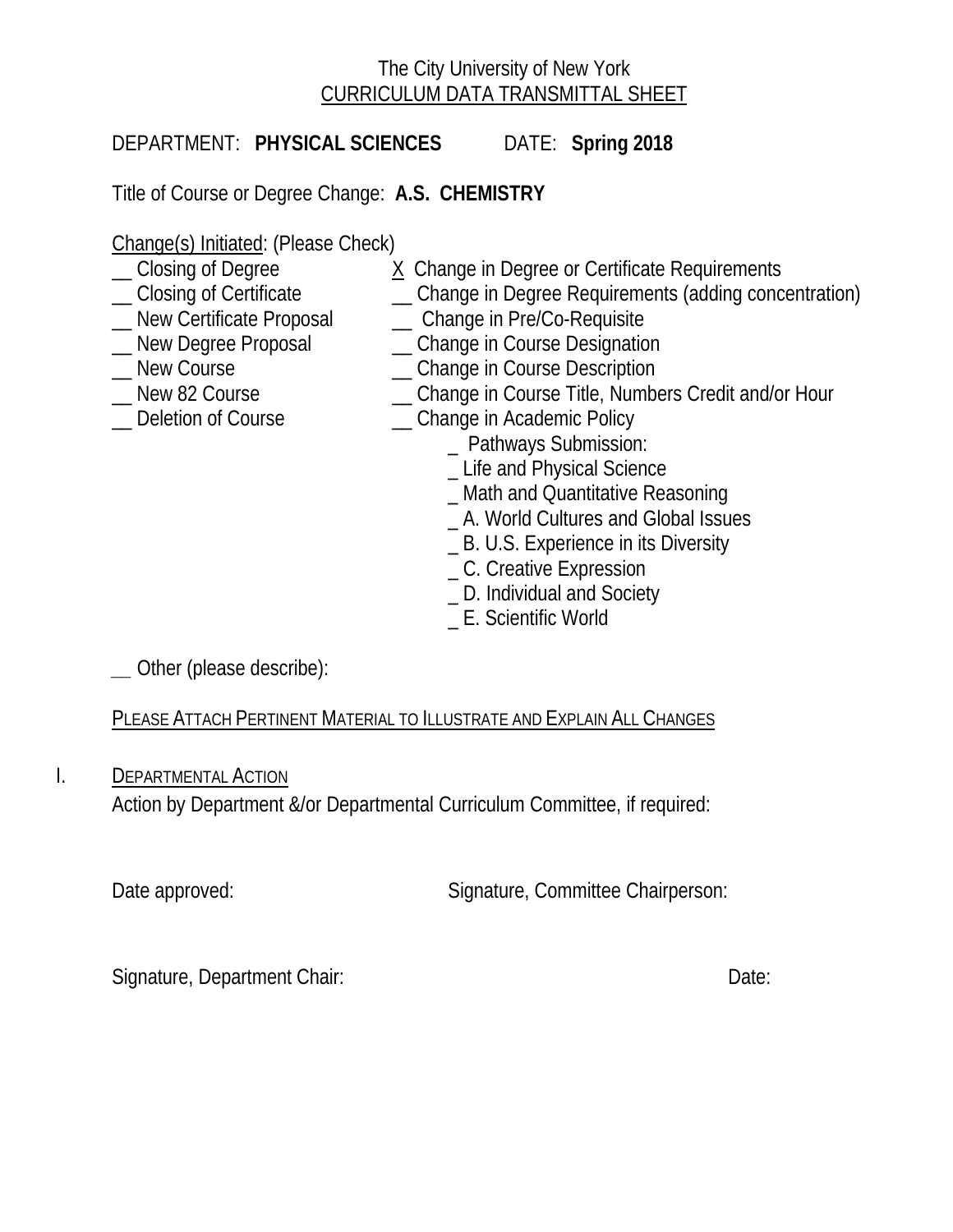Appended are:

- 1. Proposed Degree Requirements A.S. Chemistry
- 2. Proposed 4 semester Degree Map A.S. Chemistry
- 3. List of Proposed Changes A.S. Chemistry
- 4. Current catalog description A.S. Chemistry (Marked-up to show add/drop changes)
- 5. Proposed catalog description A.S. Chemistry

# Reason for Changes:

Comport with CUNY Degree and Academic Standards policies memo of 20 July 2016 requiring degree to be 60 credits including all pre-requisites and completed 4 semesters.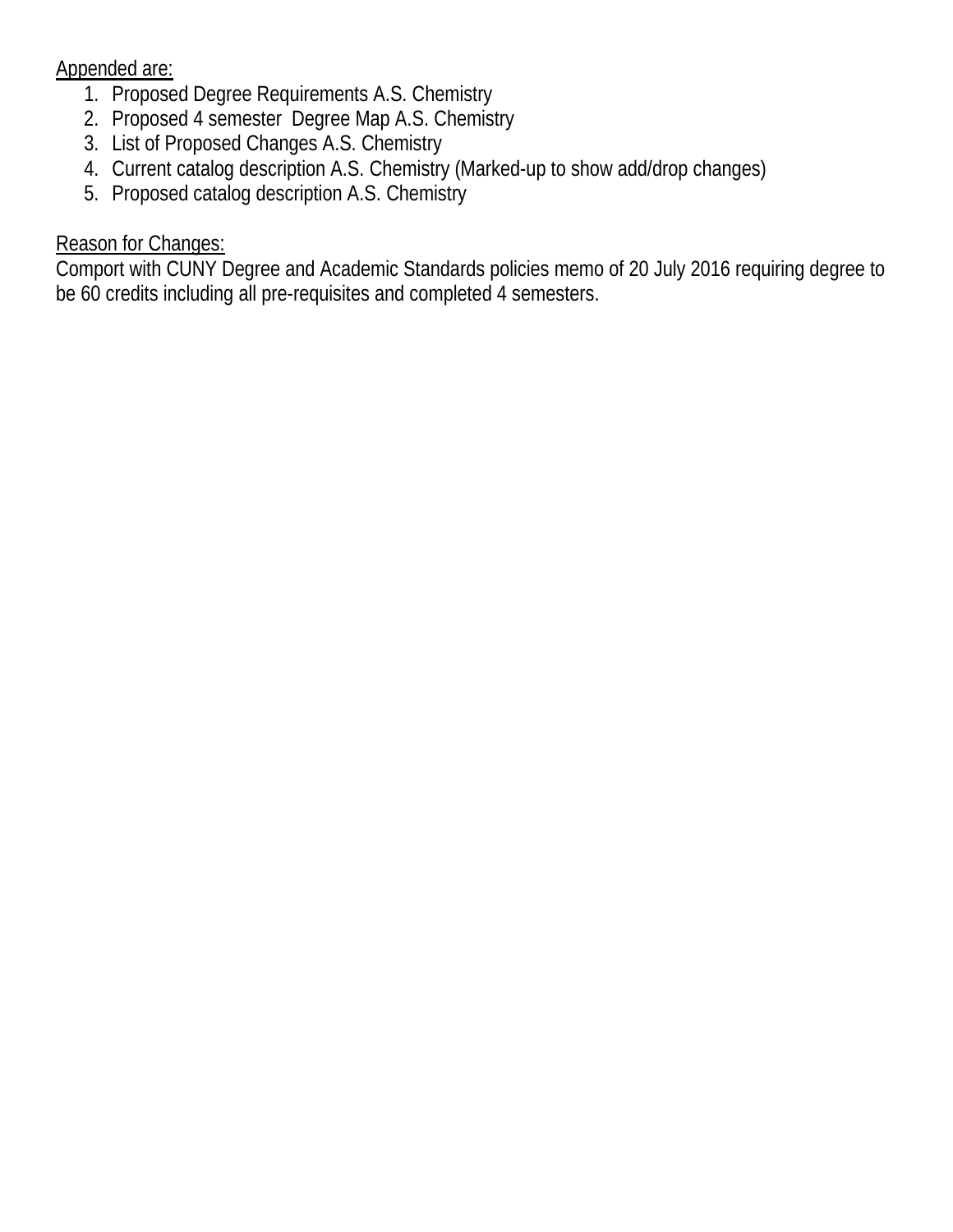# **Degree Requirement A.S. Chemistry**

# **CUNY's General Education requirements:** [excluding math and science requirement] One year of English Composition: ENG 12 & ENG 24 (6 crs.)

 $\mathcal{L}_\text{max}$  and  $\mathcal{L}_\text{max}$  are the set of the set of the set of the set of the set of the set of the set of the set of the set of the set of the set of the set of the set of the set of the set of the set of the set o

Group A: One semester World (3 crs.)

Group B: One semester United States (3 crs.)

Group C: One semester Creative (3 crs.)

Group D: One semester Individual (3 crs.)

*18 credits*

## **Department Degree Requirements:**

## **Physical Sciences Requirements:**

CHM 1100 – General Chemistry I (4 crs.) CHM 1200 – General Chemistry II (4 crs.) CHM 3100 – Organic Chemistry I (5 crs.) CHM 3200 – Organic Chemistry II (5 crs.) PHY 1300 – Advanced General Physics I (4 crs.) PHY 1400 – Advanced General Physics II (4 crs.) Advanced Elective Credits in CHM, EGR, EPS, PHY, or SCI (7 crs.)

*33 credits*

# **Mathematics Requirements:**

MAT 9900 Pre-Calculus (3 crs) MAT 1500 Calculus I (3 crs) MAT 1600 Calculus II (3 crs)

**Elective Credits**

*9 credits*

*0 credits*

*Total 60 credits*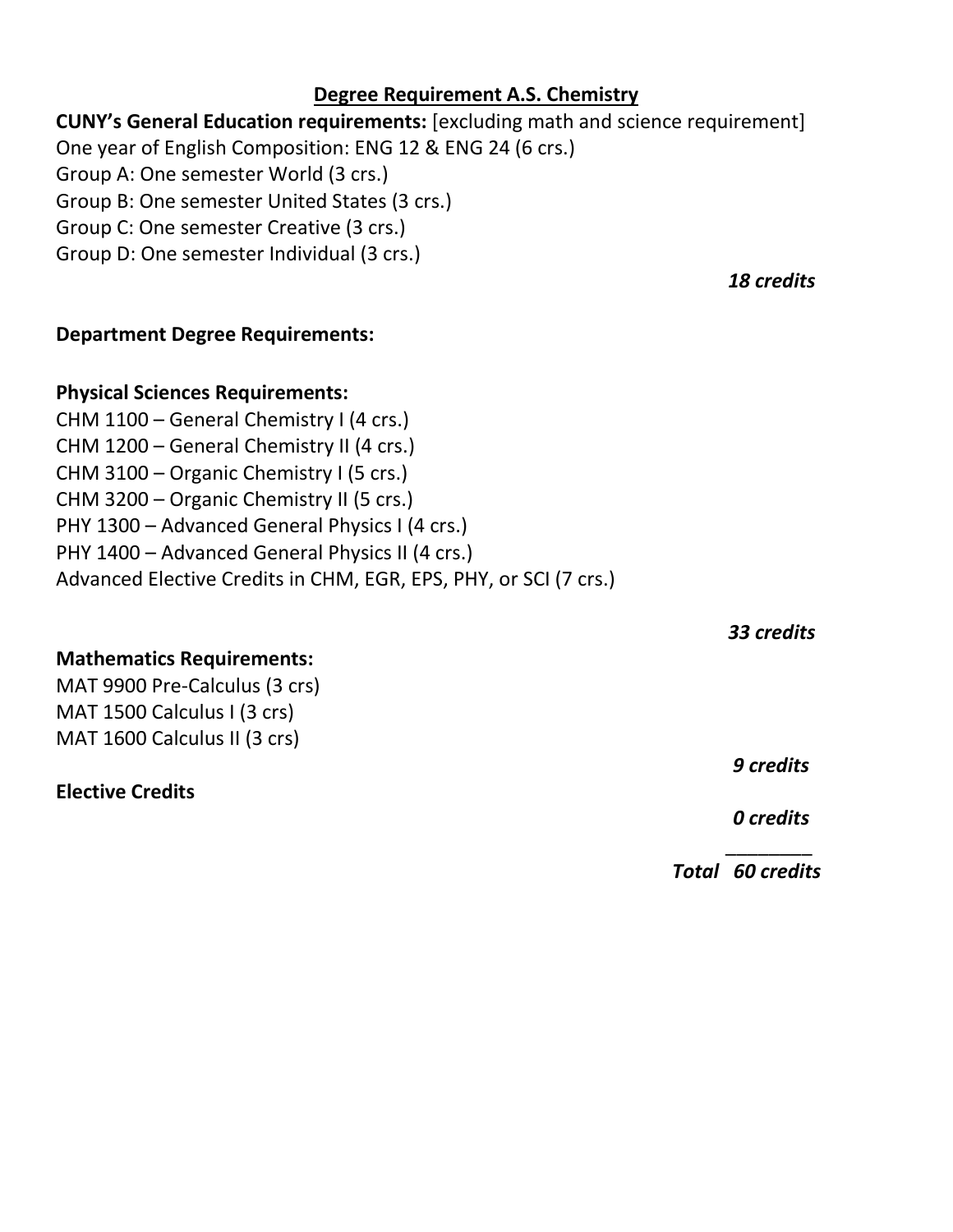# **AS Chemistry Degree Map**

| CHM, ENG, MAT development (if required)<br>0 crs.                       |        |                                              |
|-------------------------------------------------------------------------|--------|----------------------------------------------|
| Semester 1 (16 Credits)                                                 |        | <b>Semester 2 (16 Credits)</b>               |
| • CHM11 - Chemistry I                                                   | 4 crs. | <b>CHM12- Chemistry II</b><br>4 crs.         |
| <b>ENG12- English Composition I</b><br>$\bullet$                        | 3 crs. | <b>ENG24 English Composition II 3 crs.</b>   |
| <b>MAT 99 Pre-Calculus</b><br>$\bullet$                                 | 3 crs  | <b>MAT 15 Calculus I</b><br>3 crs.           |
| Group A or B or C or D                                                  | 3 crs. | Group A or B or C or D<br>3 crs.             |
| Group A or B or C or D                                                  | 3 crs. | Group A or B or C or D<br>3 crs.             |
|                                                                         |        |                                              |
| Semester 3 (15 credits)                                                 |        | Semester 4 (13 credits)                      |
| CHM 31 Organic Chemistry I                                              | 5 crs. | <b>CHM 32 Organic Chemistry II</b><br>5 crs. |
| PHY13 Advanced Physics I<br>$\bullet$                                   | 4 crs. | <b>PHY14 Advanced Physics II</b><br>4 crs.   |
| <b>MAT 16 Calculus II</b><br>$\bullet$                                  | 3 crs. | Advanced Elective Credits in                 |
| Advanced Elective Credits in<br>$\bullet$<br>CHM, EGR, EPS, PHY, or SCI | 3 crs. | CHM, EGR, EPS, PHY, or SCI<br>4 crs.         |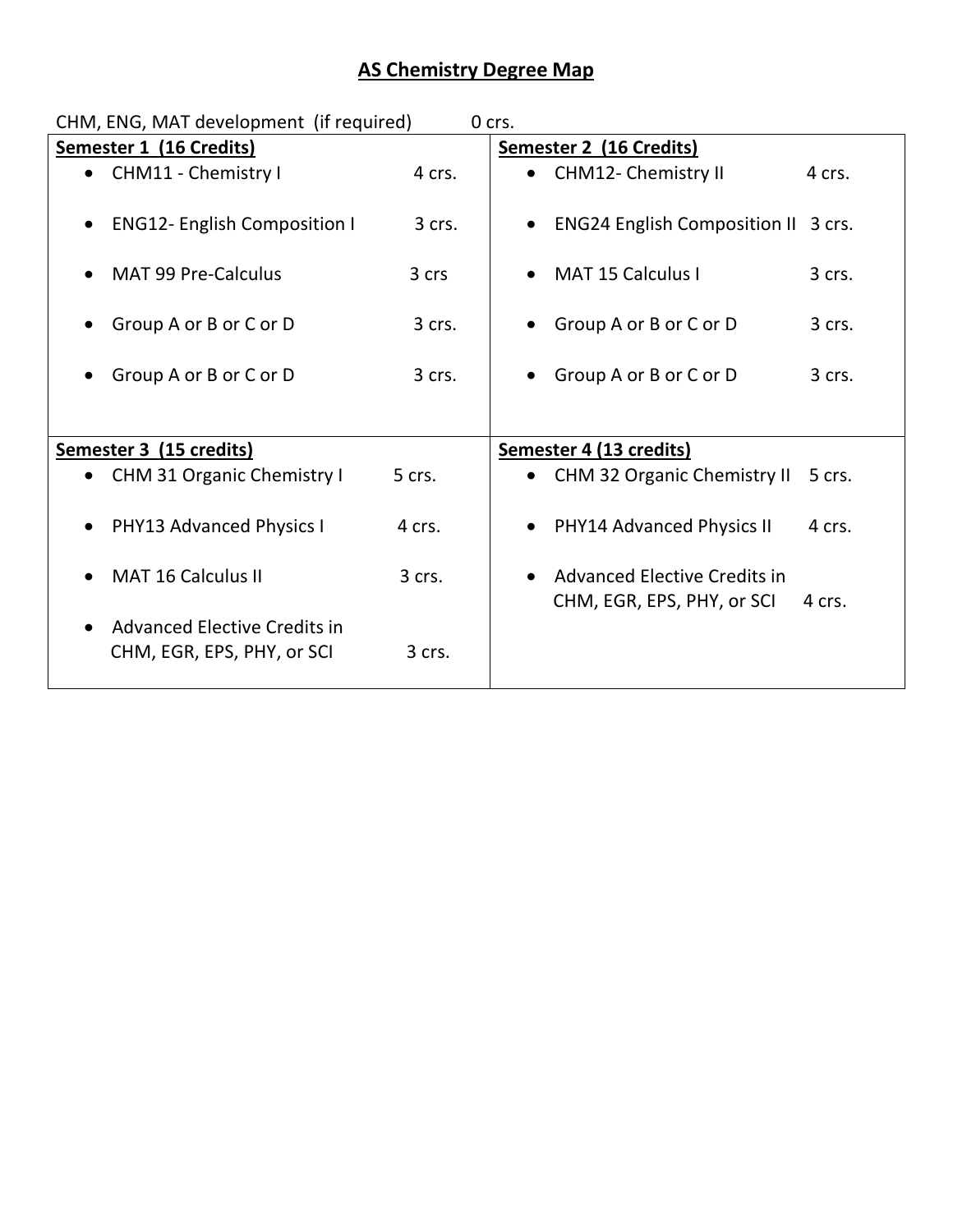## **PROPOSED CHANGES A.S. CHEMISTRY**

FROM:

## **Required Core (4 Courses, 14 Credits):**

Mathematical & Quantitative Reasoning Course\* *MAT 1500 – Calculus I (4 crs.)*

TO:

## **Required Core (4 Courses, 13 Credits**):

Mathematical & Quantitative Reasoning Course\* **MAT 99 Pre-Calculus(3crs)**

\_\_\_\_\_\_\_\_\_\_\_\_\_\_\_\_\_\_\_\_\_\_\_\_\_\_\_\_\_\_\_\_\_\_\_\_\_\_\_\_\_\_\_\_\_\_\_\_\_\_\_\_\_\_\_\_\_\_\_\_\_\_\_\_\_\_\_\_\_\_\_\_\_\_\_\_\_\_

\_\_\_\_\_\_\_\_\_\_\_\_\_\_\_\_\_\_\_\_\_\_\_\_\_\_\_\_\_\_\_\_\_\_\_\_\_\_\_\_\_\_\_\_\_\_\_\_\_\_\_\_\_\_\_\_\_\_\_\_\_\_\_\_\_\_\_\_\_\_\_\_\_\_\_\_\_\_

### FROM:

Flexible Core (6 Courses, 20 Credits): E. Scientific World Designated Courses\* *MAT 1600 – Calculus II (4 crs.)* CHM 1200 – General Chemistry II (4 crs)

TO:

Flexible Core (6 Courses, 20 Credits): E. Scientific World Designated Courses\* **PHY 1300 – Advanced General Physics I (4 crs.)**  CHM 1200 – General Chemistry II (4 crs)

FROM:

**Major Requirements (4 Courses, 18 Credits): CHM 3100 – Organic Chemistry I (5 crs.) CHM 3200 – Organic Chemistry II (5 crs.) PHY 1300 – Advanced General Physics I (4 crs.) PHY 1400 – Advanced General Physics II (4 crs.)**  *Electives: 8 credits sufficient to meet required total of 60 credits*

TO:

*Additional Department Degree Requirements: Physical Sciences Requirements (4-5 Courses, 20 Credits):* **CHM 3100 – Organic Chemistry I (5 crs.) CHM 3200 – Organic Chemistry II (5 crs.) PHY 1400 – Advanced General Physics II (4 crs.) Advanced Elective Credits in CHM, EGR, EPS, PHY, or SCI (7 crs.)**

*Mathematics Requirements (2 Courses, 6 Credits): MAT 15 Calculus I (3 crs) MAT 16 Calculus II (3 crs) Electives: 0 credits sufficient to meet required total of 60 credits*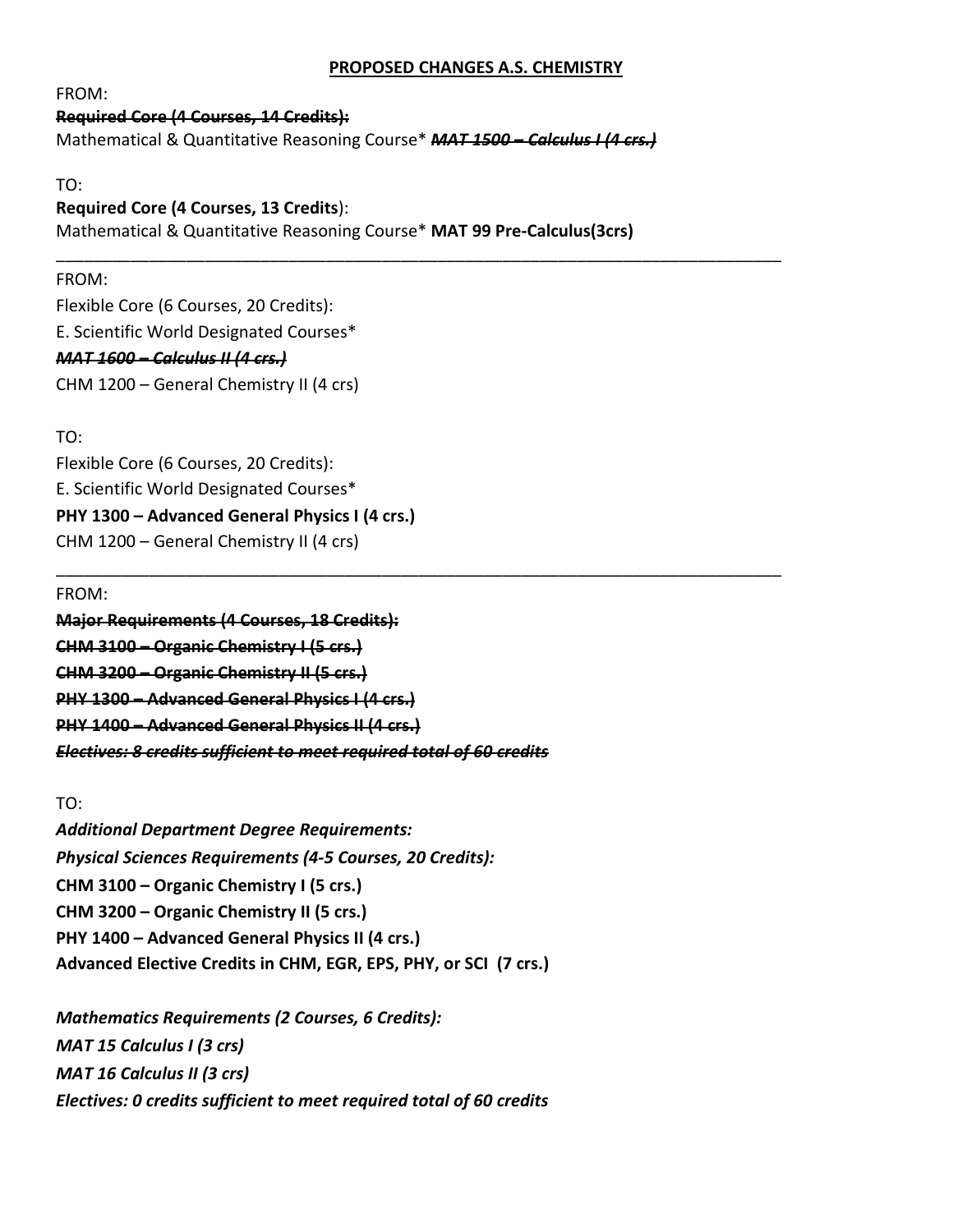# **CURRENT**

**A.S. CHEMISTRY** ACADEMIC DEPARTMENT: Physical Sciences HEGIS: 5619.00 PROGRAM CODE: 01043 CHAIRPERSON: Dr. John Mikalopas OFFICE LOCATION: S-243 TELEPHONE: (718) 368-5746

The curriculum presented here applies to students who started the major in Fall 2017 or Spring 2018. If you enrolled as a matriculant prior to that, please see the *College Catalog* for the year you started the major as a matriculant for the curriculum requirements that apply to you.

*Consultation with the Program Advisor is required.*

#### **Learning Outcomes:**

Upon successful completion of the Chemistry degree program requirements, graduates will:

- 1. employ mathematics, science, and computing techniques to support the study and solution of chemistry problems
- 2. understand the principles and methods of chemistry and how these are applied to the solution of chemical problems
- 3. demonstrate practical skills in modern laboratory techniques, methods, instrumentation, and data analysis
- 4. communicate clearly their understandings of chemistry and of their specific activity in the field orally and inwriting
- 5. understand the importance of professional and ethical responsibilities of chemists
- 6. recognize environmental constraints and safety issues in chemistry
- 7. exhibit good teamwork skills and serve as effective members of teams
- 8. be prepared for a lifetime of continuing education

#### **College Requirements:**

Successful completion of CUNY Assessment Tests in Reading, Writing, and ACCUPLACER CUNY Assessment Test in Math with passing examination scores, unless otherwise exempt, or developmental courses may be required.

#### **Civic Engagement Experiences:**

Two (2) Civic Engagement experiences satisfied by Civic Engagement Certified or Civic Engagement Component courses or approved outside activity.

#### **Writing Intensive Requirement:**

One (1) Writing Intensive course in any discipline is required. Participation in a Learning Community that includes ENG 1200 or ENG 2400 also satisfies this requirement.

*Refer to course descriptions for prerequisite, corequisite and/or pre-corequisite requirements* DROP: Required Core (4 Courses, 14 Credits):

### **ADD: Required Core (4 Courses, 13 Credits):**

**When Required Core Courses are specified for a category, they are required for the major**

ENG 1200 Composition I (3 crs.)

ENG 2400 Composition II (3 crs.)

Mathematical & Quantitative Reasoning Course\* –

DROP: MAT 1500 – Calculus I (4 crs.)

## **ADD: MAT 99 Pre-Calculus(3crs)**

Life & Physical Sciences Course\* - CHM 1100 – General Chemistry I (4 crs.)

\*This program has a waiver to require particular courses in the Common Core, otherwise more than the minimum credits for the degree may be necessary.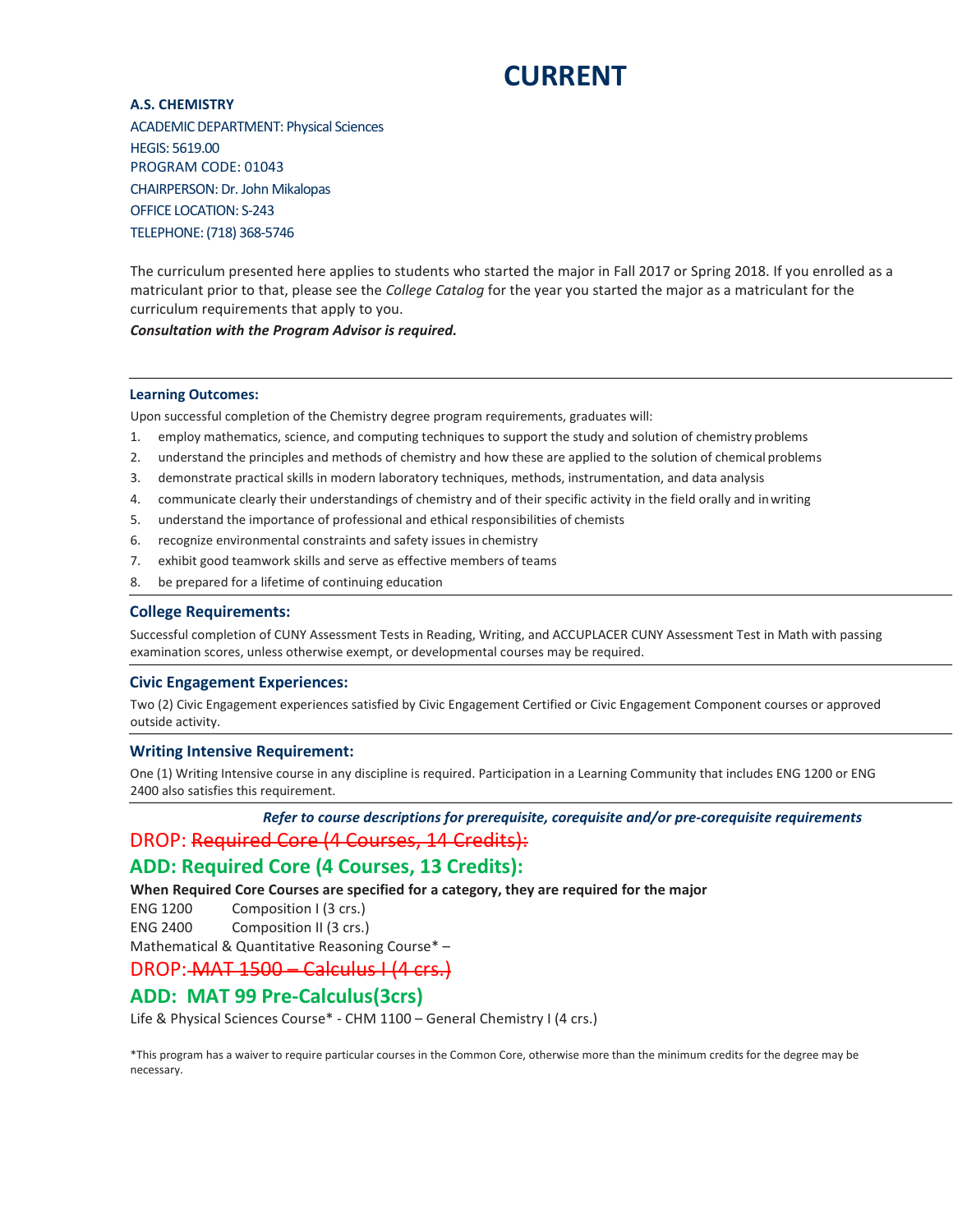#### **Flexible Core (6 Courses, 20 Credits):**

**When Flexible Core Courses are specified for a category, they are required for the major**

One course from each Group A to D (Group E is satisfied by the courses show.)

- A. World Cultures and Global Issues Designated Course
- B. U.S. Experience in its Diversity Designated Course
- C. Creative Expression Designated Course
- D. Individual and Society Designated Course
- E. Scientific World Designated Courses\*

DROP: MAT 1600 – Calculus II (4 crs.)

## **ADD: PHY 1300 – Advanced General Physics I (4 crs.)**

CHM 1200 – General Chemistry II (4 crs.)

\*This program has a waiver to require particular courses in the Common Core, otherwise more than the minimum credits for the degree may be necessary.

*No more than two courses can be selected from the same discipline*

DROP:

Major Requirements (4 Courses, 18 Credits): CHM 3100  $CHM$  3200 – Organic Chemistry II PHY 1300 – Advanced General Physics  $PHY$  1400 – Advanced General Physics II

ADD:

*Additional Degree Requirements: Physical Sciences Requirements (4-5 Courses, 21 Credits):* **CHM 3100 – Organic Chemistry I (5 crs.) CHM 3200 – Organic Chemistry II (5 crs.) PHY 1400 – Advanced General Physics II (4 crs.) Advanced Elective Credits in CHM, EGR, EPS, PHY, or SCI (7 crs.)**

*Mathematics Requirements (2 Courses, 6 Credits): MAT 15 Calculus I (3 crs) MAT 16 Calculus II (3 crs)*

**Electives:**

DROP: 8 credits sufficient to meet required total of 60 credits **ADD: 0 credits sufficient to meet required total of 60 credits**

**TOTAL CREDITS: 60**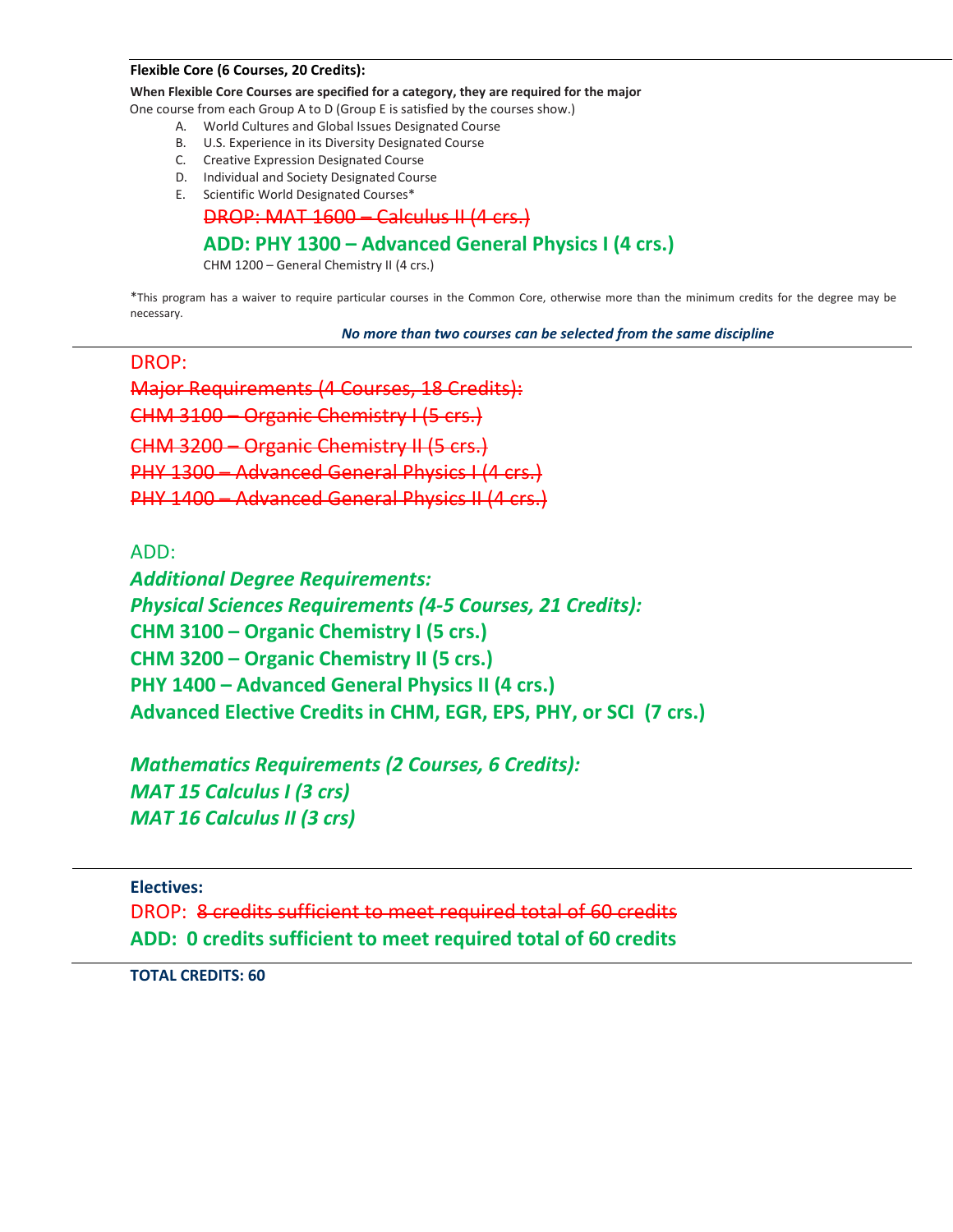## **PROPOSED**

#### **A.S. CHEMISTRY**

ACADEMIC DEPARTMENT: Physical Sciences HEGIS: 5619.00 PROGRAM CODE: 01043 CHAIRPERSON: Dr. John Mikalopas OFFICE LOCATION: S-243 TELEPHONE: (718) 368-5746

The curriculum presented here applies to students who started the major in Fall 2017 or Spring 2018. If you enrolled as a matriculant prior to that, please see the *College Catalog* for the year you started the major as a matriculant for the curriculum requirements that apply to you.

*Consultation with the Program Advisor is required.*

#### **Learning Outcomes:**

Upon successful completion of the Chemistry degree program requirements, graduates will:

- 1. employ mathematics, science, and computing techniques to support the study and solution of chemistry problems
- 2. understand the principles and methods of chemistry and how these are applied to the solution of chemical problems
- 3. demonstrate practical skills in modern laboratory techniques, methods, instrumentation, and data analysis
- 4. communicate clearly their understandings of chemistry and of their specific activity in the field orally and in writing
- 5. understand the importance of professional and ethical responsibilities of chemists
- 6. recognize environmental constraints and safety issues in chemistry
- 7. exhibit good teamwork skills and serve as effective members of teams
- 8. be prepared for a lifetime of continuing education

#### **College Requirements:**

Successful completion of CUNY Assessment Tests in Reading, Writing, and ACCUPLACER CUNY Assessment Test in Math with passing examination scores, unless otherwise exempt, or developmental courses may be required.

#### **Civic Engagement Experiences:**

Two (2) Civic Engagement experiences satisfied by Civic Engagement Certified or Civic Engagement Component courses or approved outside activity.

#### **Writing Intensive Requirement:**

One (1) Writing Intensive course in any discipline is required. Participation in a Learning Community that includes ENG 1200 or ENG 2400 also satisfies this requirement.

#### *Refer to course descriptions for prerequisite, corequisite and/or pre-corequisite requirements*

#### **Required Core (4 Courses, 13 Credits):**

#### **When Required Core Courses are specified for a category, they are required for the major**

ENG 1200 Composition I (3 crs.)

ENG 2400 Composition II (3 crs.)

Mathematical & Quantitative Reasoning Course\*

Mathematical & Quantitative Reasoning Course\* – MAT 9900 Pre-Calculus (3 crs.)

Life & Physical Sciences Course\* - CHM 1100 – General Chemistry I (4 crs.)

\*This program has a waiver to require particular courses in the Common Core, otherwise more than the minimum credits for the degree may be necessary.